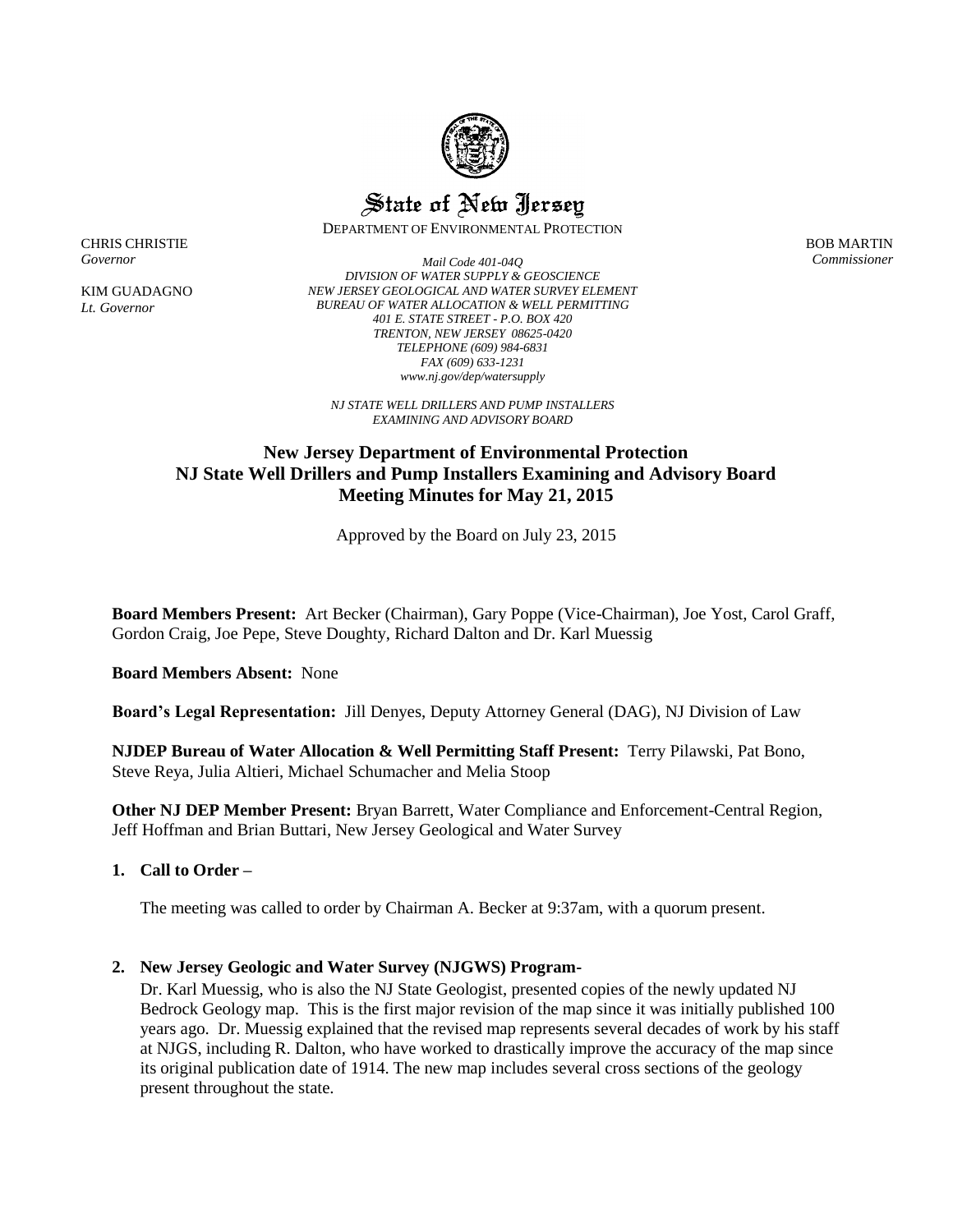K. Muessig then announced that he would be retiring on June 30, 2015 and introduced his colleague, Jeff Hoffman, to Board members as his potential successor as New Jersey State Geologist.

### **3. Review and Certification of the Minutes for the March 19, 2015 Meeting**

A motion to approve the meeting minutes without change was made by G. Poppe, seconded by C. Graff and approved by all members except for G. Craig, who abstained as he was not present at the meeting.

P. Bono discussed revisions made to the "Summary Chart Comparing Currently Required and Proposed Requirements for Applicants to Apply for a NJ Well Driller License (Draft, May 21, 2015)" which was initially presented to the Board members at the March 19<sup>th</sup> meeting. The revisions reflect the suggested changes made by the Board members at that time. Board members reviewed and accepted the revised chart without comments or changes.

P. Bono and S. Reya presented a revised "Reference Questionnaire" form that constitutes part of the application to sit for a driller or pump installer exam. They were tasked with developing a new form to allow applicants to more accurately report supervised experience that was obtained intermittently, with multiple employers or under the supervision of multiple licensed drillers at various times. The intent of the reference form is to document the amount of time an applicant has worked in the field. The individual's experience must still tally a total of three (3) full years for driller exam applicants and one (1) full year of experience for Pump Installer Applicants. The newly revised form, however, is intended to allow the itemization of this time rather than having a form that lists only one start and end date of supervised experience for each of the required references (minimum of two) that currently accompanies each application. Board members noted that the form itself is easy to follow, but that item number 2 on the instructions sheet is confusing and could possibly mislead applicants. S. Reya and P. Bono will revise the deficiency before making the document public.

## **4. Review of the Conference Call Minutes from April 23, 2015 -**

A motion to approve the conference call minutes without change was made by G. Craig, seconded by R. Dalton and approved by all members except G. Poppe and J. Yost, who abstained because they did not participate in the call.

# **5. Review and Certification of Exam Applicants for the June 10th, 2015 Well Driller, Journeyman, Journeyman B, Monitoring, Soil Borer and Pump Installers Exams –**

**Master Well Driller**– No applicants applied for this license type.

**Journeyman -** A motion to approve all listed exam applicants was made by J. Yost, seconded by G. Craig and approved unanimously.

**Journeyman B** – A motion to approve all listed exam applicants was made by K. Muessig, seconded by S. Doughty and approved unanimously.

**Monitoring** – The review of the applicants for the Monitoring Exam prompted a motion to enter Executive Session **(**which was held from 10-10:15 am) to discuss the "pending Board Review" status for one applicant, Brian Buttari. The motion to enter Executive Session to discuss Mr. Buttari's revised application was made by S. Doughty and seconded by A. Becker, with all members in favor (see January 15 and March 19, 2015 meeting minutes for additional information regarding review of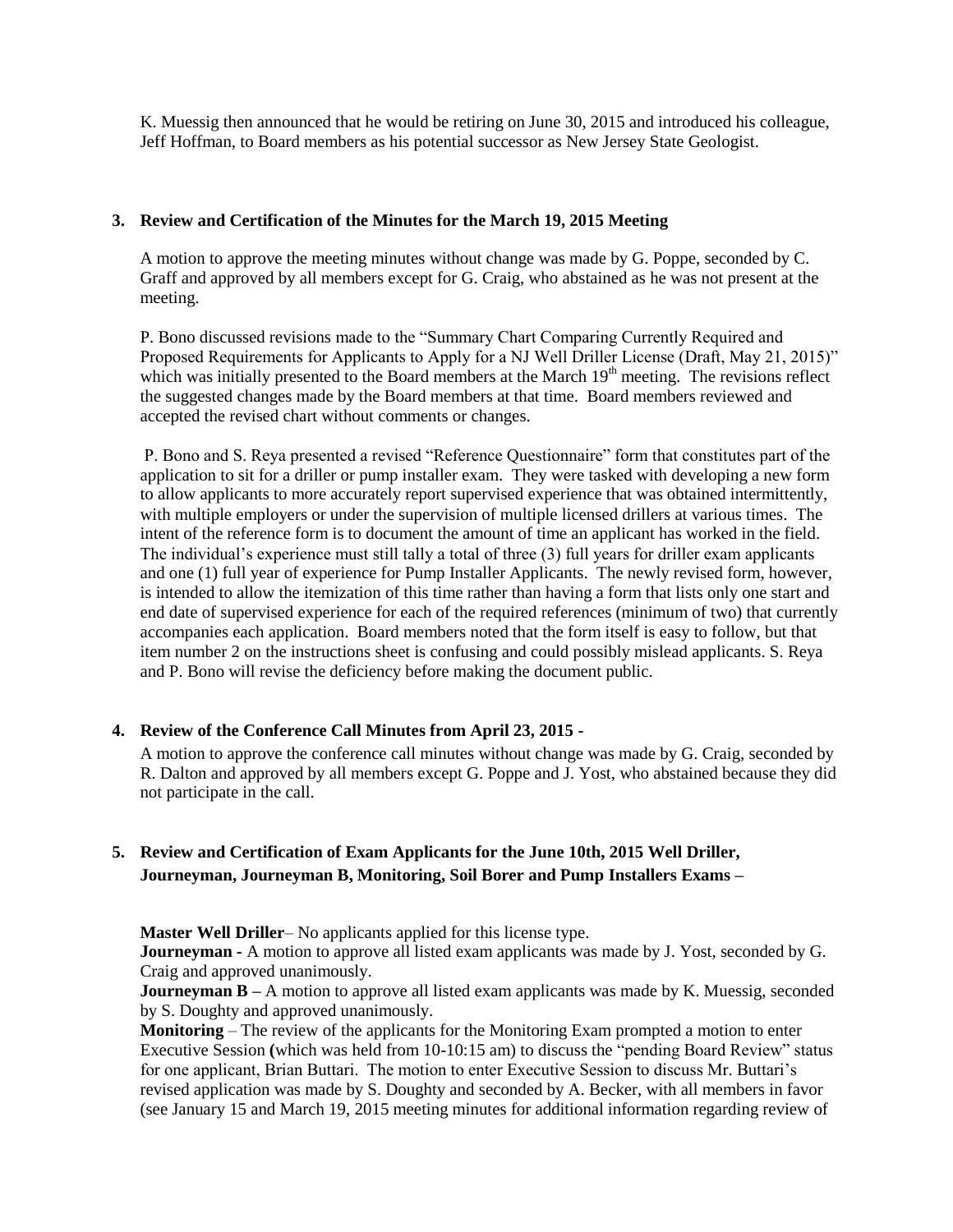the original application submission). Upon conclusion of the Board members discussion of the matter in the executive session was closed at 10:15 am. Chairman A. Becker resumed the regular open meeting immediately thereafter. Once the non-Board attendees re-entered the room and resumed their seats, a motion was made at 10:18 am to approve all listed applicants to sit for the exam, including Mr. Buttari, was made by J. Yost, seconded by G. Poppe and approved by all members, except for S. Doughty and K. Muessig who abstained from the vote. Mr. Buttari's status will be changed to "approved" and he will be scheduled for the exam along with all other listed applicants. **Soil Borer** – A motion to approve all listed exam applicants was made by G. Poppe, seconded by G. Craig and approved unanimously.

**Pump Installer** – A motion to approve all listed exam applicants was made by J. Pepe, seconded by J. Yost and approved unanimously.

#### **6. NJDEP Retirements-**

Chairman A. Becker announced that this would be the last meeting for Karl Muessig. Both he and former member Fred Sickles are retiring as of July  $1<sup>st</sup>$ . After listing the many contributions to the Board and the NJ drilling industry made by both men over the years, A. Becker thanked them for their service and noted that it was a pleasure to have worked with both men and that their expertise and leadership was much appreciated by the entire Board. On behalf of the Board, Chairman Becker expressed appreciation for their leadership and expertise. A number of Board members stated that Mr. Sickels and Dr. Muessig will be greatly missed when they retire on July  $1<sup>st</sup>$ . A. Becker then presented a plaque to each as a token of the Board's appreciation.

#### **7. Review of the Pump Installer Surveys –**

The latest exam results and corresponding pump installer surveys were summarized by S. Reya. Board members discussed whether age of the applicant may play a role in the scores attained by applicants. They questioned whether the survey could ask the age of an exam candidate since the survey is merely voluntary. J. Denyes said that she would report back to the Board at the next scheduled meeting regarding the acceptability of including an age question on a voluntary survey.

## **8. Geothermal Grout Mixture (GA-Xtra) Update-**

S. Reya has been working with Geo Energy Alternatives (GEA) representatives to schedule a field demonstration of their GA-Xtra cement-based geothermal well grout. He anticipates that this will occur next week. Board members A. Becker, G. Craig, R. Dalton and S. Doughty volunteered to attend the event. S. Reya said he would email final details shortly, which will entail the time, location and exact mixture that is to be pumped. The field demo is the only remaining item that must be successfully performed before the product can be approved by the Board and NJDEP.

## **9. Enforcement and Field Work Activities –**

A summary of Well Permitting Program's recent (past 9 weeks) enforcement and field activities was presented by J. Altieri:

A) **Cape May Co. Well Decommissioning -** Smith Well Drilling successfully decommissioned an unpermitted domestic well in Middle Twp., Cape May County located too close to a recently